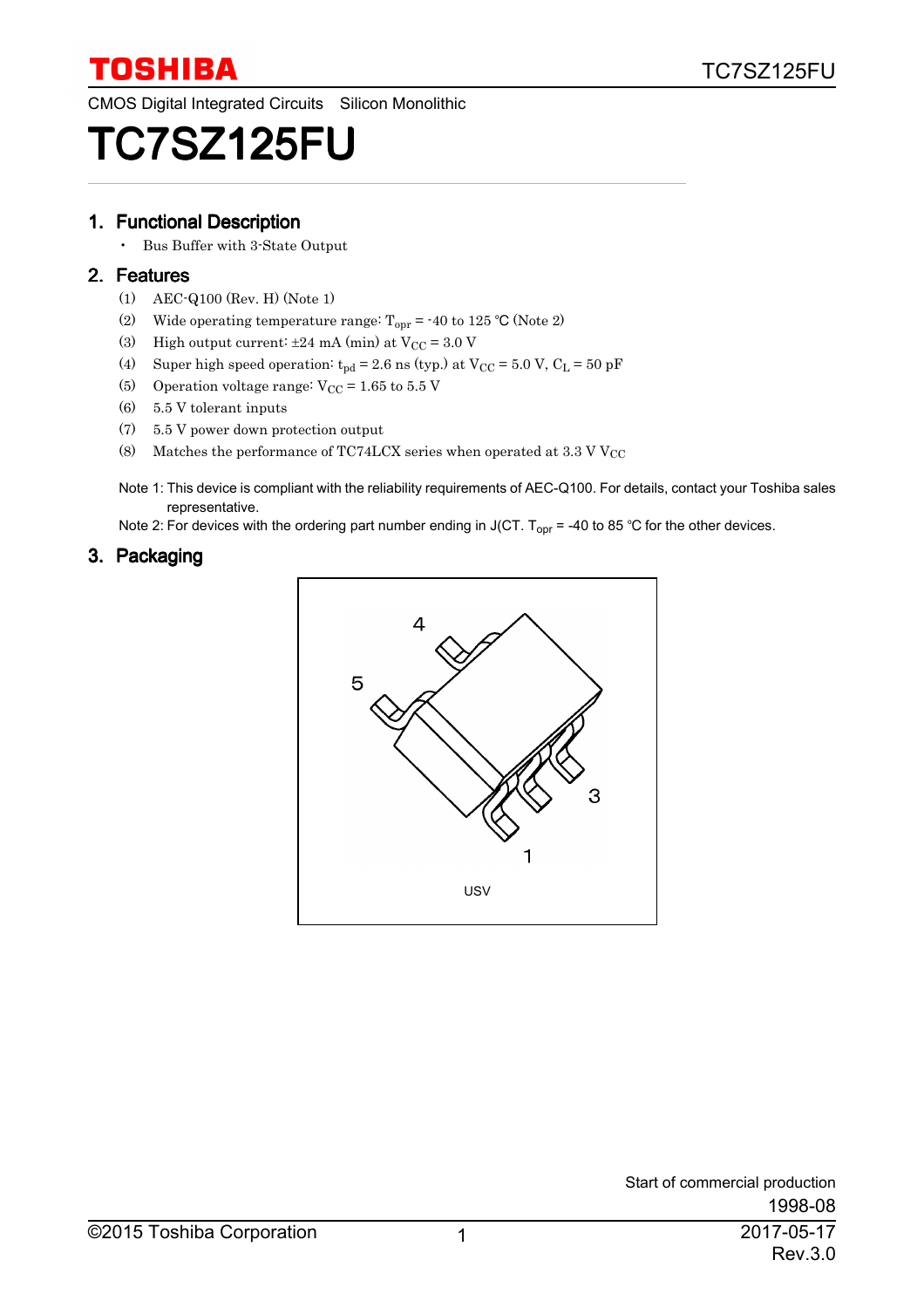# TOSHIBA

# 4. Marking and Pin Assignment



#### 5. IEC Logic Symbol



### 6. Truth Table

| Input | $\frac{Input}{G}$ | Output |
|-------|-------------------|--------|
|       |                   |        |
|       |                   |        |
|       |                   |        |

X: Don't care

Z: High impedance

# 7. Absolute Maximum Ratings (Note) (Unless otherwise specified,  $T_a$  = 25 °C)

| Characteristics              | Symbol           | <b>Note</b>                 | Rating                   | Unit   |
|------------------------------|------------------|-----------------------------|--------------------------|--------|
| Supply voltage               | $V_{\rm CC}$     |                             | $-0.5$ to $6.0$          | $\vee$ |
| Input voltage                | $V_{IN}$         |                             | $-0.5$ to $6.0$          | $\vee$ |
| DC output voltage            | <b>VOUT</b>      | (Note 1)<br>$-0.5$ to $6.0$ |                          | V      |
|                              |                  | (Note 2)                    | $-0.5$ to $V_{CC}$ + 0.5 |        |
| Input diode current          | Ιĸ               |                             | $-20$                    | mA     |
| Output diode current         | $I_{OK}$         | (Note 3)                    | $-20$                    | mA     |
| DC output current            | $I_{\text{OUT}}$ |                             | ±50                      | mA     |
| $V_{\rm CC}$ /ground current | $I_{\rm CC}$     |                             | ±50                      | mA     |
| Power dissipation            | $P_D$            |                             | 200                      | mW     |
| Storage temperature          | $T_{\text{stg}}$ |                             | $-65$ to 150             | °C     |

Note: Exceeding any of the absolute maximum ratings, even briefly, lead to deterioration in IC performance or even destruction.

Using continuously under heavy loads (e.g. the application of high temperature/current/voltage and the significant change in temperature, etc.) may cause this product to decrease in the reliability significantly even if the operating conditions (i.e. operating temperature/current/voltage, etc.) are within the absolute maximum ratings and the operating ranges.

Please design the appropriate reliability upon reviewing the Toshiba Semiconductor Reliability Handbook ("Handling Precautions"/"Derating Concept and Methods") and individual reliability data (i.e. reliability test report and estimated failure rate, etc).

Note 1:  $\rm V_{CC}$  = 0 V or high impedance condition

Note 2: High (H) or Low (L) state.  $I_{\text{OUT}}$  absolute maximum rating must be observed.

Note 3: V<sub>OUT</sub> < GND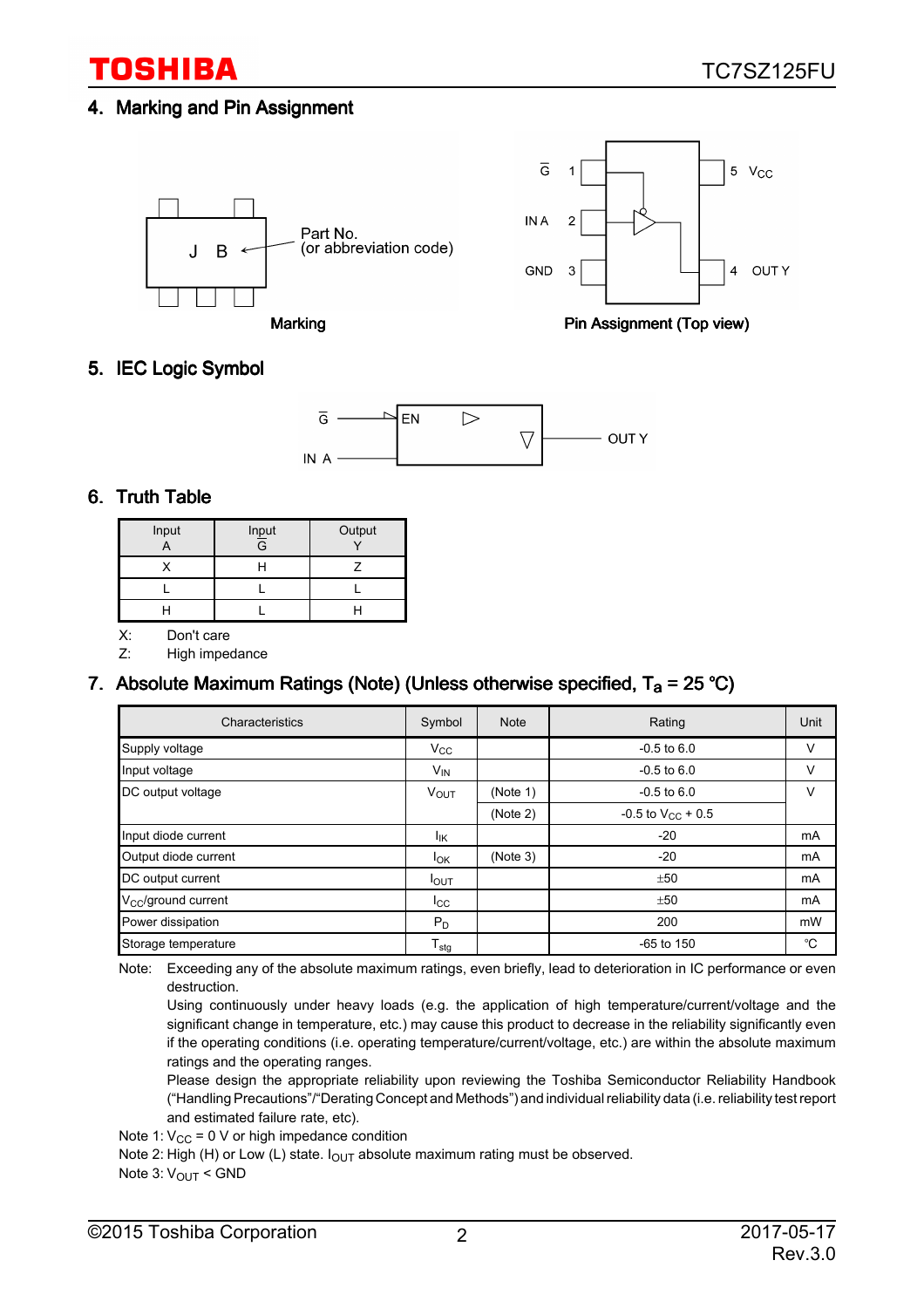# **TOSHIBA**

# 8. Operating Ranges (Note)

| Characteristics          | Symbol                       | <b>Note</b> | <b>Test Condition</b>                            | Rating        | Unit   |
|--------------------------|------------------------------|-------------|--------------------------------------------------|---------------|--------|
| Supply voltage           | $V_{\rm CC}$                 |             |                                                  | 1.65 to 5.5   | V      |
|                          |                              | (Note 1)    |                                                  | 1.5 to $5.5$  |        |
| Input voltage            | $V_{IN}$                     |             |                                                  | 0 to 5.5      | V      |
| Output voltage           | V <sub>OUT</sub>             | (Note 2)    |                                                  | 0 to 5.5      | $\vee$ |
|                          |                              | (Note 3)    |                                                  | 0 to $V_{CC}$ |        |
| Operating temperature    | ${\mathsf T}_{\textsf{opr}}$ | (Note 4)    |                                                  | -40 to 125    | °C     |
|                          |                              | (Note 5)    |                                                  | $-40$ to 85   |        |
| Input rise and fall time | dt/dv                        |             | $V_{\rm CC}$ = 1.8 $\pm$ 0.15 V, 2.5 $\pm$ 0.2 V | 0 to 20       | ns/V   |
|                          |                              |             | $V_{\text{CC}}$ = 3.3 $\pm$ 0.3 V                | 0 to 10       |        |
|                          |                              |             | $V_{CC}$ = 5.0 $\pm$ 0.5 V                       | $0$ to 5      |        |

Note: The operating ranges must be maintained to ensure the normal operation of the device. Unused inputs must be tied to either  $V_{CC}$  or GND.

Note 1: Data retention only

Note 2:  $V_{CC}$  = 0 V or high impedance condition

Note 3: High (H) or Low (L) state.

Note 4: For devices with the ordering part number ending in J(CT.

Note 5: For devices except those with the ordering part number ending in J(CT.

#### 9. Electrical Characteristics

# 9.1. DC Characteristics (Unless otherwise specified,  $T_a = 25 °C$ )

| Characteristics                             | Symbol           | <b>Test Condition</b>                                     |                        | $V_{CC}$ (V) | Min                            | Typ.                         | Max                      | Unit   |
|---------------------------------------------|------------------|-----------------------------------------------------------|------------------------|--------------|--------------------------------|------------------------------|--------------------------|--------|
| High-level input voltage                    | $V_{\text{IH}}$  |                                                           |                        | 1.65 to 1.95 | $V_{CC}$ $\times$ 0.88         |                              |                          | $\vee$ |
|                                             |                  |                                                           |                        | 2.3 to 5.5   | $V_{CC}$ $\times$ 0.75         | $\overline{\phantom{0}}$     |                          |        |
| Low-level input voltage                     | $V_{IL}$         |                                                           |                        | 1.65 to 1.95 |                                |                              | $V_{CC}$ $\times$ 0.12   | V      |
|                                             |                  |                                                           |                        | 2.3 to 5.5   | $\overline{\phantom{0}}$       | $\overline{\phantom{0}}$     | $V_{CC}$ $\times$ 0.25   |        |
| High-level output voltage                   | $V_{OH}$         | $V_{IN} = V_{IH}$ or $V_{IL}$                             | $I_{OH}$ = -100 µA     | 1.65         | 1.55                           | 1.65                         |                          | $\vee$ |
|                                             |                  |                                                           |                        | 2.3          | 2.2                            | 2.3                          |                          |        |
|                                             |                  |                                                           |                        | 3.0          | 2.9                            | 3.0                          | $\equiv$                 |        |
|                                             |                  |                                                           |                        | 4.5          | 4.4                            | 4.5                          | $\overline{\phantom{0}}$ |        |
|                                             |                  |                                                           | $I_{OH}$ = -8 mA       | 2.3          | 1.9                            | 2.15                         | $\overline{\phantom{0}}$ |        |
|                                             |                  |                                                           | $I_{OH}$ = -16 mA      | 3.0          | 2.4                            | 2.8                          |                          |        |
|                                             |                  |                                                           | $I_{OH}$ = -24 mA      | 3.0          | 2.3                            | 2.68                         |                          |        |
|                                             |                  |                                                           | $I_{OH} = -32$ mA      | 4.5          | 3.8                            | 4.2                          |                          |        |
| Low-level output voltage                    | $V_{OL}$         | $V_{IN} = V_{IL}$                                         | $I_{OL}$ = 100 $\mu$ A | 1.65         | $\overline{\phantom{0}}$       | 0.0                          | 0.1                      | $\vee$ |
|                                             |                  |                                                           |                        | 2.3          | $\qquad \qquad \longleftarrow$ | 0.0                          | 0.1                      |        |
|                                             |                  |                                                           |                        | 3.0          | $\qquad \qquad -$              | 0.0                          | 0.1                      |        |
|                                             |                  |                                                           |                        | 4.5          | $\overline{\phantom{0}}$       | 0.0                          | 0.1                      |        |
|                                             |                  |                                                           | $I_{OL}$ = 8 mA        | 2.3          | $\overline{\phantom{0}}$       | 0.1                          | 0.3                      |        |
|                                             |                  |                                                           | $I_{OL}$ = 16 mA       | 3.0          |                                | 0.15                         | 0.4                      |        |
|                                             |                  |                                                           | $I_{OL}$ = 24 mA       | 3.0          | $\overline{\phantom{0}}$       | 0.22                         | 0.55                     |        |
|                                             |                  |                                                           | $I_{OL}$ = 32 mA       | 4.5          |                                | 0.22                         | 0.55                     |        |
| Input leakage current                       | I <sub>IN</sub>  | $V_{IN}$ = 5.5 V or GND                                   |                        | 0 to 5.5     | $\overline{\phantom{0}}$       |                              | ±1.0                     | μA     |
| 3-state output OFF-state<br>leakage current | $I_{OZ}$         | $V_{IN}$ = $V_{IH}$ or $V_{IL}$<br>$V_{OUT} = 0$ to 5.5 V |                        | 1.65 to 5.5  |                                | $\overbrace{\qquad \qquad }$ | ±1.0                     | μA     |
| Power-OFF leakage<br>current                | $I_{\text{OFF}}$ | $V_{IN}$ or $V_{OUT}$ = 5.5 V                             |                        | $\mathbf 0$  |                                |                              | 1                        | μA     |
| Quiescent supply current                    | $I_{\rm CC}$     | $V_{IN}$ = $V_{CC}$ or GND                                |                        | 5.5          |                                |                              | $\overline{2}$           | μA     |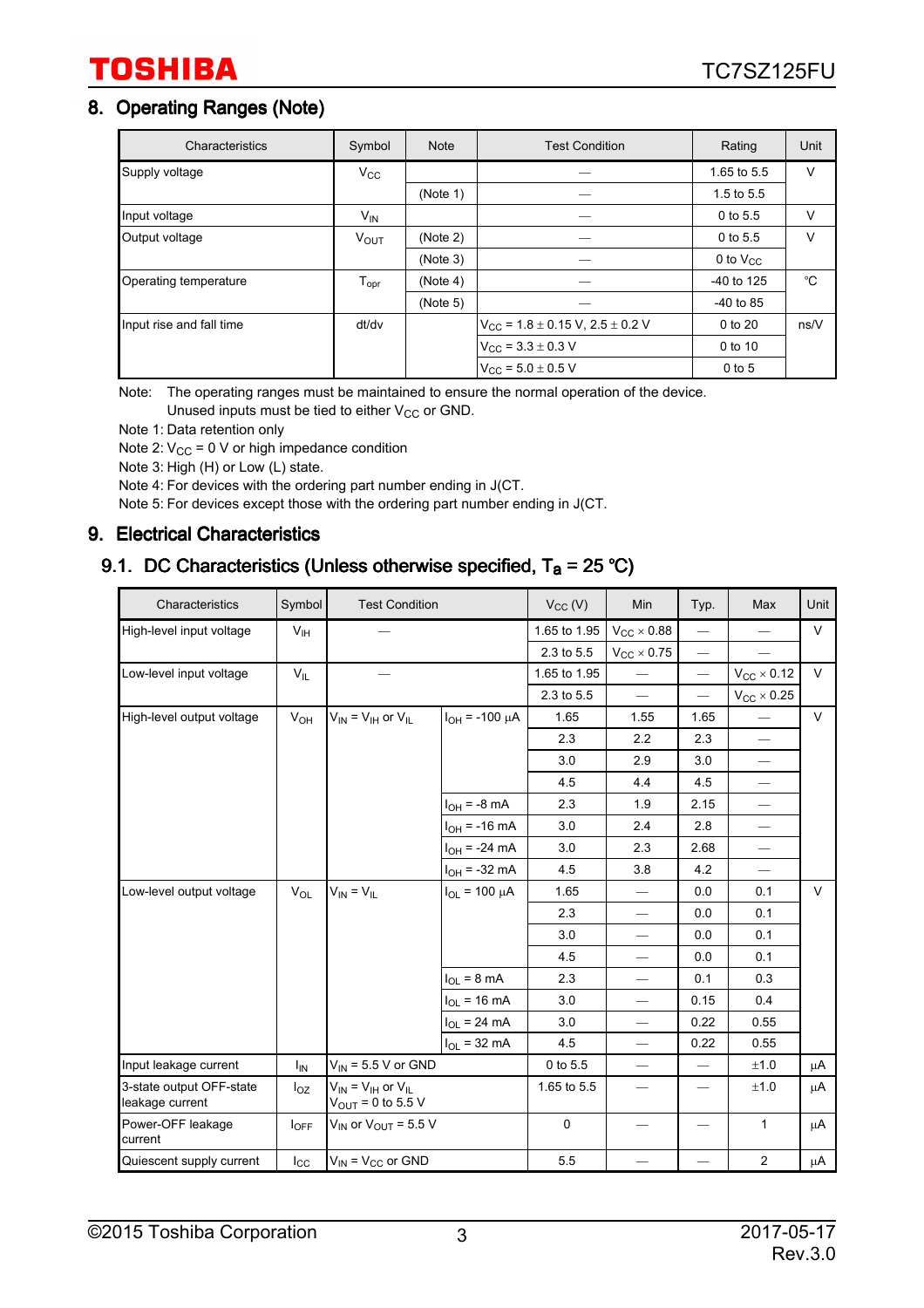# 9.2. DC Characteristics (Unless otherwise specified,  $T_a$  = -40 to 85 °C)

| Characteristics                             | Symbol           | <b>Test Condition</b>                                   |                        | $V_{CC}$ (V) | Min                      | Max                            | Unit   |
|---------------------------------------------|------------------|---------------------------------------------------------|------------------------|--------------|--------------------------|--------------------------------|--------|
| High-level input voltage                    | $V_{\text{IH}}$  |                                                         |                        | 1.65 to 1.95 | $V_{CC}$ $\times$ 0.88   |                                | $\vee$ |
|                                             |                  |                                                         |                        | 2.3 to 5.5   | $V_{CC}$ $\times$ 0.75   | $\overline{\phantom{0}}$       |        |
| Low-level input voltage                     | $V_{IL}$         |                                                         |                        | 1.65 to 1.95 |                          | $V_{CC}$ $\times$ 0.12         | $\vee$ |
|                                             |                  |                                                         |                        | 2.3 to 5.5   |                          | $V_{\text{CC}} \times 0.25$    |        |
| High-level output voltage                   | $V_{OH}$         | $V_{IN} = V_{IH}$ or $V_{IL}$                           | $I_{OH}$ = -100 µA     | 1.65         | 1.55                     |                                | $\vee$ |
|                                             |                  |                                                         |                        | 2.3          | 2.2                      |                                |        |
|                                             |                  |                                                         |                        | 3.0          | 2.9                      | $\qquad \qquad \longleftarrow$ |        |
|                                             |                  |                                                         |                        | 4.5          | 4.4                      |                                |        |
|                                             |                  |                                                         | $I_{OH}$ = -8 mA       | 2.3          | 1.9                      | $\qquad \qquad -$              |        |
|                                             |                  |                                                         | $I_{OH}$ = -16 mA      | 3.0          | 2.4                      | $\overline{\phantom{0}}$       |        |
|                                             |                  |                                                         | $I_{OH}$ = -24 mA      | 3.0          | 2.3                      | $\overline{\phantom{0}}$       |        |
|                                             |                  |                                                         | $I_{OH}$ = -32 mA      | 4.5          | 3.8                      | $\qquad \qquad -$              |        |
| Low-level output voltage                    | $V_{OL}$         | $V_{IN} = V_{IL}$                                       | $I_{OL}$ = 100 $\mu$ A | 1.65         | $\overline{\phantom{0}}$ | 0.1                            | $\vee$ |
|                                             |                  |                                                         |                        | 2.3          |                          | 0.1                            |        |
|                                             |                  |                                                         |                        | 3.0          |                          | 0.1                            |        |
|                                             |                  |                                                         |                        | 4.5          |                          | 0.1                            |        |
|                                             |                  |                                                         | $I_{OL}$ = 8 mA        | 2.3          | $\qquad \qquad$          | 0.3                            |        |
|                                             |                  |                                                         | $I_{OL}$ = 16 mA       | 3.0          | $\overline{\phantom{0}}$ | 0.4                            |        |
|                                             |                  |                                                         | $I_{OL}$ = 24 mA       | 3.0          |                          | 0.55                           |        |
|                                             |                  |                                                         | $I_{OL}$ = 32 mA       | 4.5          | $\overline{\phantom{0}}$ | 0.55                           |        |
| Input leakage current                       | $I_{IN}$         | $V_{IN}$ = 5.5 V or GND                                 |                        | 0 to 5.5     | $\overline{\phantom{0}}$ | ±10.0                          | μA     |
| 3-state output OFF-state<br>leakage current | $I_{OZ}$         | $V_{IN} = V_{IH}$ or $V_{IL}$<br>$V_{OUT}$ = 0 to 5.5 V |                        | 1.65 to 5.5  | $\qquad \qquad -$        | ±10.0                          | μA     |
| Power-OFF leakage current                   | $I_{\text{OFF}}$ | $V_{IN}$ or $V_{OUT}$ = 5.5 V                           |                        | $\mathbf 0$  | $\overline{\phantom{0}}$ | 10                             | μA     |
| Quiescent supply current                    | $I_{\rm CC}$     | $V_{IN}$ = $V_{CC}$ or GND                              |                        | 5.5          |                          | 20                             | μA     |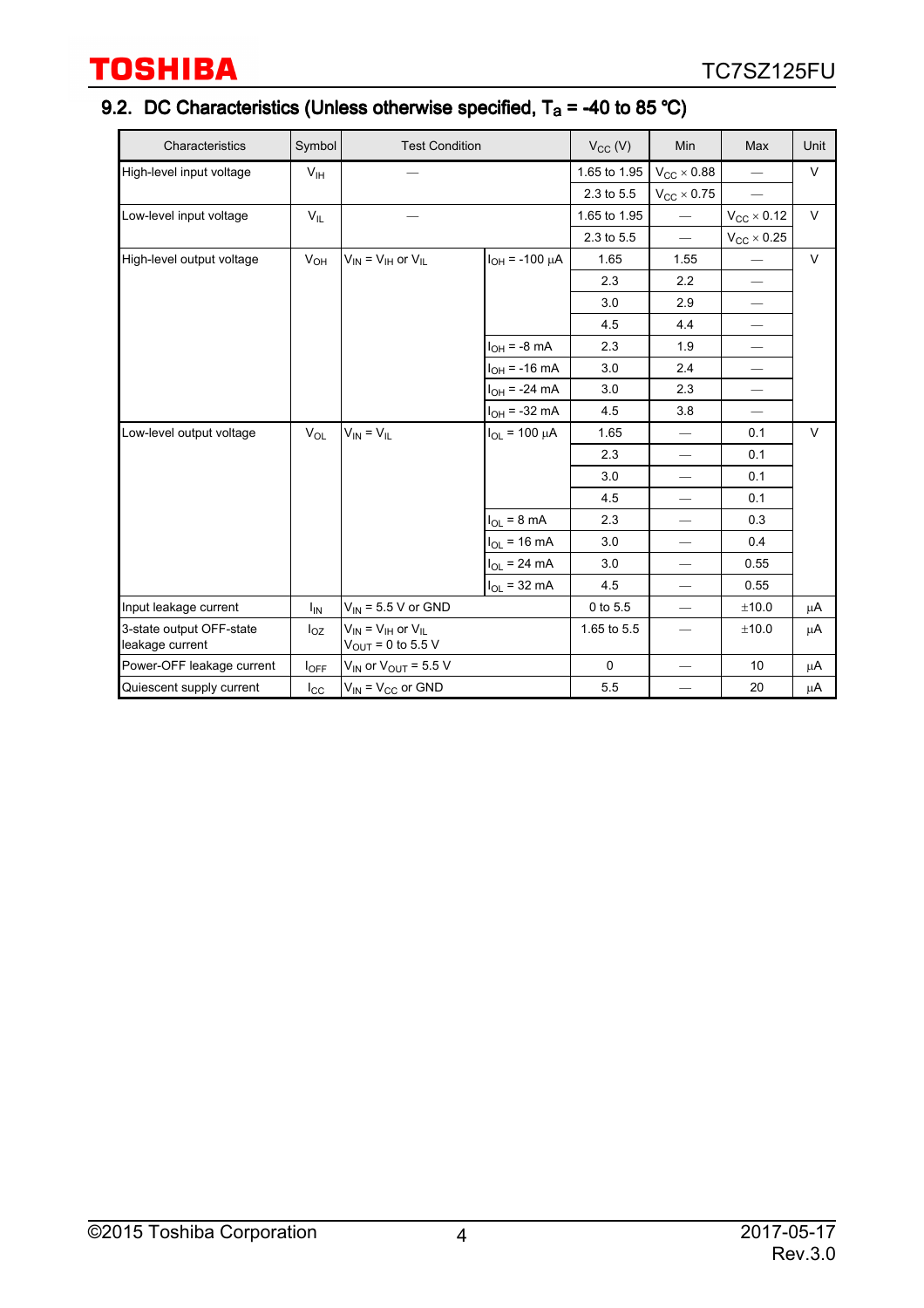# 9.3. DC Characteristics (Note) (Unless otherwise specified,  $T_a$  = -40 to 125 °C)

| Characteristics                             | Symbol           | <b>Test Condition</b>                                                               |                        | $V_{CC}$ (V) | Min                             | Max                         | Unit   |
|---------------------------------------------|------------------|-------------------------------------------------------------------------------------|------------------------|--------------|---------------------------------|-----------------------------|--------|
| High-level input voltage                    | V <sub>IH</sub>  |                                                                                     |                        | 1.65 to 1.95 | $V_{CC}$ $\times$ 0.88          |                             | V      |
|                                             |                  |                                                                                     |                        | 2.3 to 5.5   | $V_{CC}$ $\times$ 0.75          |                             |        |
| Low-level input voltage                     | $V_{IL}$         |                                                                                     |                        | 1.65 to 1.95 | $\overline{\phantom{0}}$        | $V_{CC}$ $\times$ 0.12      | $\vee$ |
|                                             |                  |                                                                                     |                        | 2.3 to 5.5   | $\overline{\phantom{0}}$        | $V_{\text{CC}} \times 0.25$ |        |
| High-level output voltage                   | $V_{OH}$         | $V_{IN} = V_{IH}$ or $V_{IL}$                                                       | $I_{OH}$ = -100 µA     | 1.65         | 1.55                            |                             | $\vee$ |
|                                             |                  |                                                                                     |                        | 2.3          | 2.2                             | $\qquad \qquad -$           |        |
|                                             |                  |                                                                                     |                        | 3.0          | 2.9                             |                             |        |
|                                             |                  |                                                                                     |                        | 4.5          | 4.4                             |                             |        |
|                                             |                  |                                                                                     | $I_{OH} = -8$ mA       | 2.3          | 1.7                             | $\overline{\phantom{0}}$    |        |
|                                             |                  |                                                                                     | $I_{OH}$ = -16 mA      | 3.0          | 2.2                             | $\qquad \qquad -$           |        |
|                                             |                  |                                                                                     | $I_{OH}$ = -24 mA      | 3.0          | 2.0                             | $\qquad \qquad$             |        |
|                                             |                  |                                                                                     | $I_{OH}$ = -32 mA      | 4.5          | 3.4                             | $\qquad \qquad -$           |        |
| Low-level output voltage                    | $V_{\Omega L}$   | $V_{IN} = V_{IL}$                                                                   | $I_{OL}$ = 100 $\mu$ A | 1.65         |                                 | 0.1                         | $\vee$ |
|                                             |                  |                                                                                     |                        | 2.3          |                                 | 0.1                         |        |
|                                             |                  |                                                                                     |                        | 3.0          | $\overbrace{\qquad \qquad }^{}$ | 0.1                         |        |
|                                             |                  |                                                                                     |                        | 4.5          |                                 | 0.1                         |        |
|                                             |                  |                                                                                     | $I_{OL}$ = 8 mA        | 2.3          |                                 | 0.45                        |        |
|                                             |                  |                                                                                     | $I_{OL}$ = 16 mA       | 3.0          | $\overline{\phantom{0}}$        | 0.6                         |        |
|                                             |                  |                                                                                     | $I_{OL}$ = 24 mA       | 3.0          | $\overline{\phantom{0}}$        | 0.8                         |        |
|                                             |                  |                                                                                     | $I_{OL}$ = 32 mA       | 4.5          | $\overline{\phantom{0}}$        | 0.8                         |        |
| Input leakage current                       | $I_{IN}$         | $V_{\text{IN}}$ = 5.5 V or GND                                                      |                        | 0 to 5.5     | $\overbrace{\qquad \qquad }^{}$ | ±20.0                       | μA     |
| 3-state output OFF-state<br>leakage current | $I_{OZ}$         | $V_{\text{IN}} = V_{\text{IH}}$ or $V_{\text{IL}}$<br>$V_{\text{OUT}} = 0$ to 5.5 V |                        | 1.65 to 5.5  | $\overline{\phantom{0}}$        | $\pm 20.0$                  | μA     |
| Power-OFF leakage current                   | $I_{\text{OFF}}$ | $V_{IN}$ or $V_{OUT}$ = 5.5 V                                                       |                        | $\Omega$     | $\qquad \qquad -$               | 100                         | μA     |
| Quiescent supply current                    | $I_{\rm CC}$     | $V_{IN}$ = $V_{CC}$ or GND                                                          |                        | 5.5          |                                 | 200                         | μA     |

Note: For devices with the ordering part number ending in J(CT.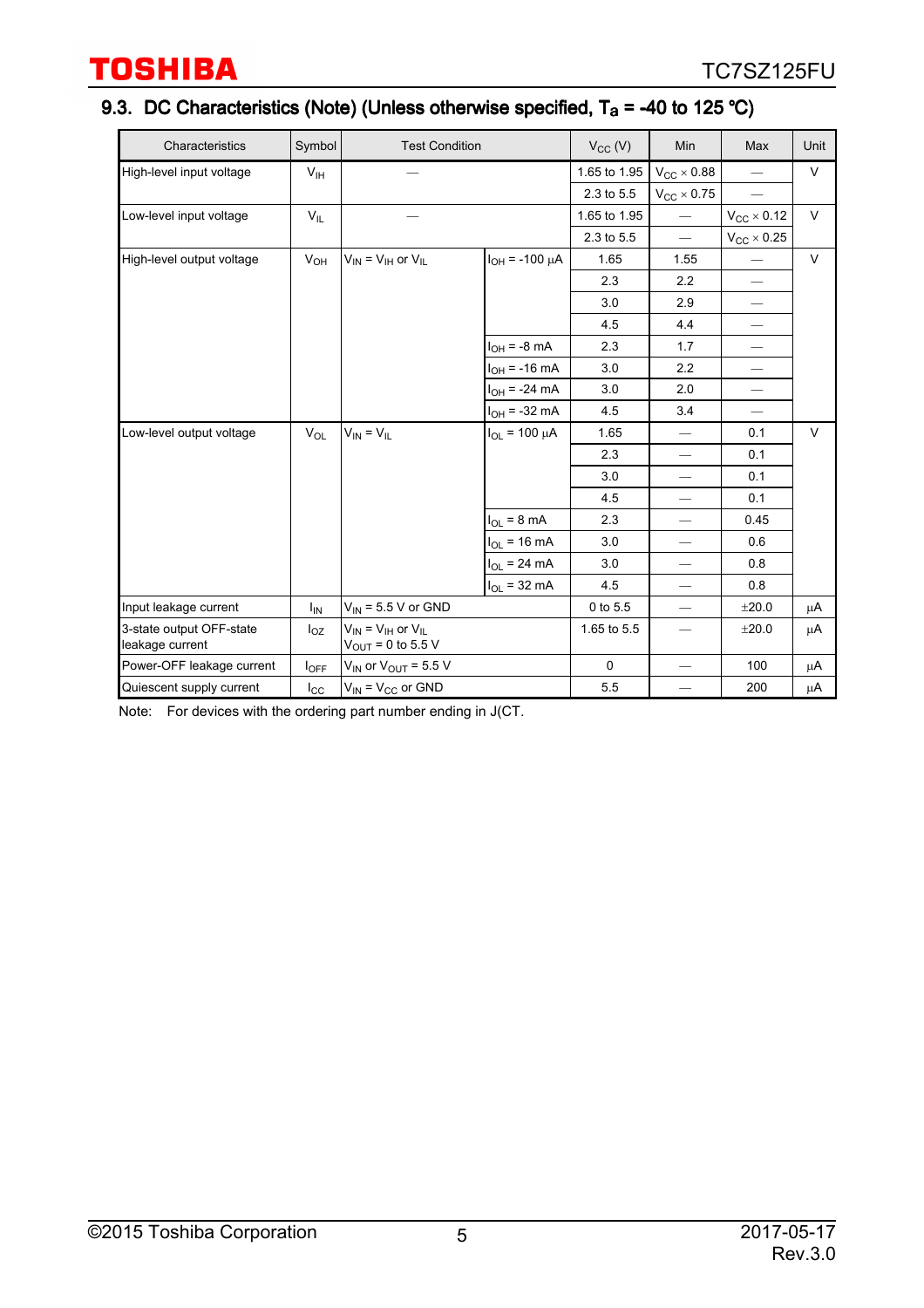## 9.4. AC Characteristics (Unless otherwise specified,  $T_a$  = 25 °C, Input:  $t_r$  =  $t_f$  = 3 ns)

| Characteristics        | Symbol                              | <b>Note</b> | <b>Test Condition</b>                   | $V_{CC}$ (V)   | $C_L$ (pF)               | Min | Typ. | Max  | Unit |
|------------------------|-------------------------------------|-------------|-----------------------------------------|----------------|--------------------------|-----|------|------|------|
| Propagation delay time | t <sub>PLH</sub> , t <sub>PHL</sub> |             | $R_1 = 1 M\Omega$                       | $1.8 \pm 0.15$ | 15                       | 2.0 | 5.3  | 11.0 | ns   |
|                        |                                     |             | See 9.7 AC Test                         | $2.5 \pm 0.2$  |                          | 0.8 | 3.4  | 7.5  |      |
|                        |                                     |             | Circuit, Table 9.7.1                    | $3.3 \pm 0.3$  |                          | 0.5 | 2.5  | 5.2  |      |
|                        |                                     |             |                                         | $5.0 \pm 0.5$  |                          | 0.5 | 2.1  | 4.5  |      |
|                        |                                     |             | $R_1 = 500 \Omega$                      | $3.3 \pm 0.3$  | 50                       | 1.5 | 3.2  | 5.7  | ns   |
|                        |                                     |             | See 9.7 AC Test<br>Circuit, Table 9.7.1 | $5.0 \pm 0.5$  |                          | 0.8 | 2.6  | 5.0  |      |
| Output enable time     | t <sub>PZL</sub> , t <sub>PZH</sub> |             | $R_1 = 500 \Omega$                      | $1.8 \pm 0.15$ | 50                       | 2.0 | 7.0  | 12.5 | ns   |
|                        |                                     |             | See 9.7 AC Test<br>Circuit, Table 9.7.1 | $2.5\pm0.2$    |                          | 1.5 | 4.6  | 8.5  |      |
|                        |                                     |             |                                         | $3.3 \pm 0.3$  |                          | 1.5 | 3.5  | 6.2  |      |
|                        |                                     |             |                                         | $5.0 \pm 0.5$  |                          | 0.8 | 2.8  | 5.5  |      |
| Output disable time    | $t_{\text{PLZ}}, t_{\text{PHZ}}$    |             | $R_1 = 500 \Omega$                      | $1.8 \pm 0.15$ | 50                       | 2.0 | 5.4  | 11.0 | ns   |
|                        |                                     |             | See 9.7 AC Test<br>Circuit, Table 9.7.1 | $2.5 \pm 0.2$  |                          | 1.5 | 3.5  | 8.0  |      |
|                        |                                     |             |                                         | $3.3 \pm 0.3$  |                          | 1.0 | 2.8  | 5.7  |      |
|                        |                                     |             |                                         | $5.0 \pm 0.5$  |                          | 0.5 | 2.1  | 4.7  |      |
| Input capacitance      | $C_{IN}$                            |             |                                         | 0 to 5.5       | $\overline{\phantom{0}}$ |     | 4    |      | рF   |
| Power dissipation      | $C_{\mathsf{PD}}$                   | (Note 1)    |                                         | 3.3            |                          |     | 17   |      | pF   |
| capacitance            |                                     |             |                                         | 5.5            |                          |     | 24   |      |      |

Note 1:  $\rm C_{PD}$  is defined as the value of the internal equivalent capacitance which is calculated from the operating current consumption without load. Average operating current can be obtained by the equation.  $I_{CC(ODr)} = C_{PD} \cdot V_{CC} \cdot f_{IN} + I_{CC}$ 

#### 9.5. AC Characteristics (Unless otherwise specified,  $T_a$  = -40 to 85 °C, Input:  $t_r$  =  $t_f$  = 3 ns)

| Characteristics        | Symbol                                                    | <b>Test Condition</b>                   | $V_{CC} (V)$   | $C_{L}$ (pF) | Min  | Max  | Unit |
|------------------------|-----------------------------------------------------------|-----------------------------------------|----------------|--------------|------|------|------|
| Propagation delay time | t <sub>PLH</sub> , t <sub>PHL</sub>                       | $ R_1 = 1 M\Omega$                      | $1.8 \pm 0.15$ | 15           | 2.0  | 11.5 | ns   |
|                        |                                                           | See 9.7 AC Test Circuit,<br>Table 9.7.1 | $2.5 \pm 0.2$  |              | 0.8  | 8.0  |      |
|                        |                                                           |                                         | $3.3 \pm 0.3$  |              | 0.5  | 5.5  |      |
|                        |                                                           | $5.0 \pm 0.5$                           |                | 0.5          | 4.8  |      |      |
|                        |                                                           | $R_L$ = 500 $\Omega$                    | $3.3 \pm 0.3$  | 50           | 1.5  | 6.0  | ns   |
|                        |                                                           | See 9.7 AC Test Circuit.<br>Table 9.7.1 | $5.0 \pm 0.5$  |              | 0.8  | 5.3  |      |
| Output enable time     | $R_1 = 500 \Omega$<br>t <sub>PZL</sub> , t <sub>PZH</sub> | $1.8 \pm 0.15$                          | 50             | 2.0          | 13.0 | ns   |      |
|                        |                                                           | See 9.7 AC Test Circuit,<br>Table 9.7.1 | $2.5 \pm 0.2$  |              | 1.5  | 9.0  |      |
|                        |                                                           |                                         | $3.3 \pm 0.3$  |              | 1.5  | 6.5  |      |
|                        |                                                           |                                         | $5.0 \pm 0.5$  |              | 0.8  | 5.8  |      |
| Output disable time    | t <sub>PLZ</sub> , t <sub>PHZ</sub>                       | $R_1 = 500 \Omega$                      | $1.8 \pm 0.15$ | 50           | 2.0  | 12.0 | ns   |
|                        | Table 9.7.1                                               | See 9.7 AC Test Circuit.                | $2.5 \pm 0.2$  |              | 1.5  | 8.5  |      |
|                        |                                                           |                                         | $3.3 \pm 0.3$  |              | 1.0  | 6.0  |      |
|                        |                                                           |                                         | $5.0 \pm 0.5$  |              | 0.5  | 5.0  |      |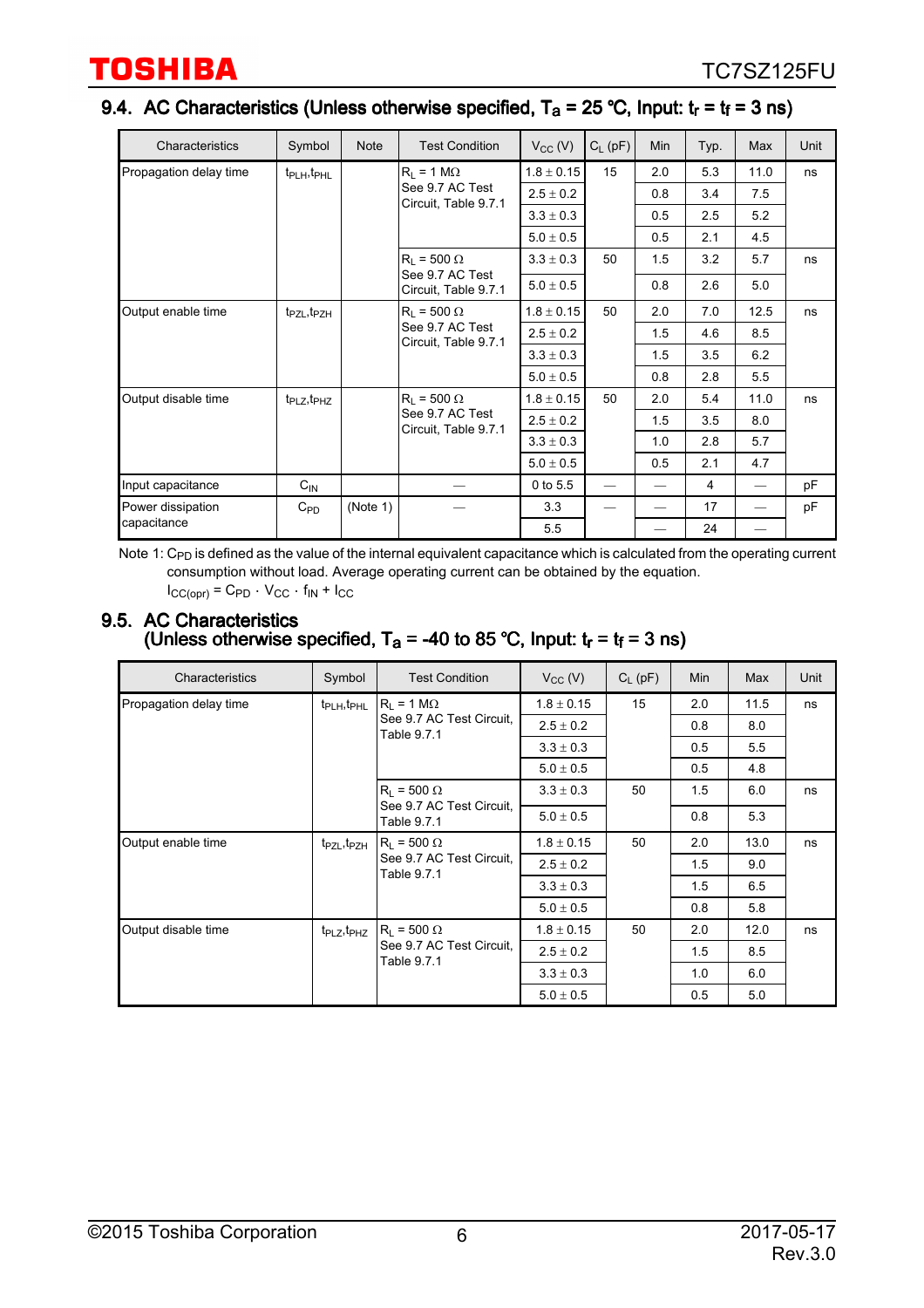#### 9.6. AC Characteristics (Note) (Unless otherwise specified, T<sub>a</sub> = -40 to 125 °C, Input:  $t_r$  =  $t_f$  = 3 ns)

| Characteristics        | Symbol                                                     | <b>Test Condition</b>                   | $V_{CC} (V)$   | $C_{L}$ (pF) | Min  | Max  | Unit |
|------------------------|------------------------------------------------------------|-----------------------------------------|----------------|--------------|------|------|------|
| Propagation delay time | t <sub>PLH</sub> , t <sub>PHL</sub>                        | $ R_1 = 1 M\Omega$                      | $1.8 \pm 0.15$ | 15           | 2.0  | 13.0 | ns   |
|                        |                                                            | See 9.7 AC Test Circuit.<br>Table 9.7.1 | $2.5 \pm 0.2$  |              | 0.8  | 9.0  |      |
|                        |                                                            |                                         | $3.3 \pm 0.3$  |              | 0.5  | 6.5  |      |
|                        |                                                            | $5.0 \pm 0.5$                           |                | 0.5          | 5.5  |      |      |
|                        |                                                            | $R_1 = 500 \Omega$                      | $3.3 \pm 0.3$  | 50           | 1.5  | 7.0  | ns   |
|                        | Table 9.7.1                                                | See 9.7 AC Test Circuit.                | $5.0 \pm 0.5$  |              | 0.8  | 6.0  |      |
| Output enable time     | $ R_1 = 500 \Omega$<br>t <sub>PZL</sub> , t <sub>PZH</sub> | $1.8 \pm 0.15$                          | 50             | 2.0          | 14.5 | ns   |      |
|                        |                                                            | See 9.7 AC Test Circuit.<br>Table 9.7.1 | $2.5 \pm 0.2$  |              | 1.5  | 10.0 |      |
|                        |                                                            |                                         | $3.3 \pm 0.3$  |              | 1.5  | 7.5  |      |
|                        |                                                            | $5.0 \pm 0.5$                           |                | 0.8          | 6.5  |      |      |
| Output disable time    | t <sub>PLZ</sub> , t <sub>PHZ</sub>                        | $ R_1 = 500 \Omega$                     | $1.8 \pm 0.15$ | 50           | 2.0  | 13.5 | ns   |
|                        | See 9.7 AC Test Circuit.<br>Table 9.7.1                    | $2.5 \pm 0.2$                           |                | 1.5          | 9.5  |      |      |
|                        |                                                            | $3.3 \pm 0.3$                           |                | 1.0          | 7.0  |      |      |
|                        |                                                            |                                         | $5.0 \pm 0.5$  |              | 0.5  | 5.5  |      |

Note: For devices with the ordering part number ending in J(CT.

# 9.7. AC Test Circuit



Table 9.7.1 Parameter for AC Test Circuit

| Characteristics                     | Switch              |
|-------------------------------------|---------------------|
| $t_{\text{PLH}}$ , $t_{\text{PHL}}$ | Open                |
| $t_{PLZ}$ , $t_{PZL}$               | $V_{CC}$ $\times$ 2 |
| $t_{\text{PHZ}}$ , $t_{\text{PZH}}$ | <b>GND</b>          |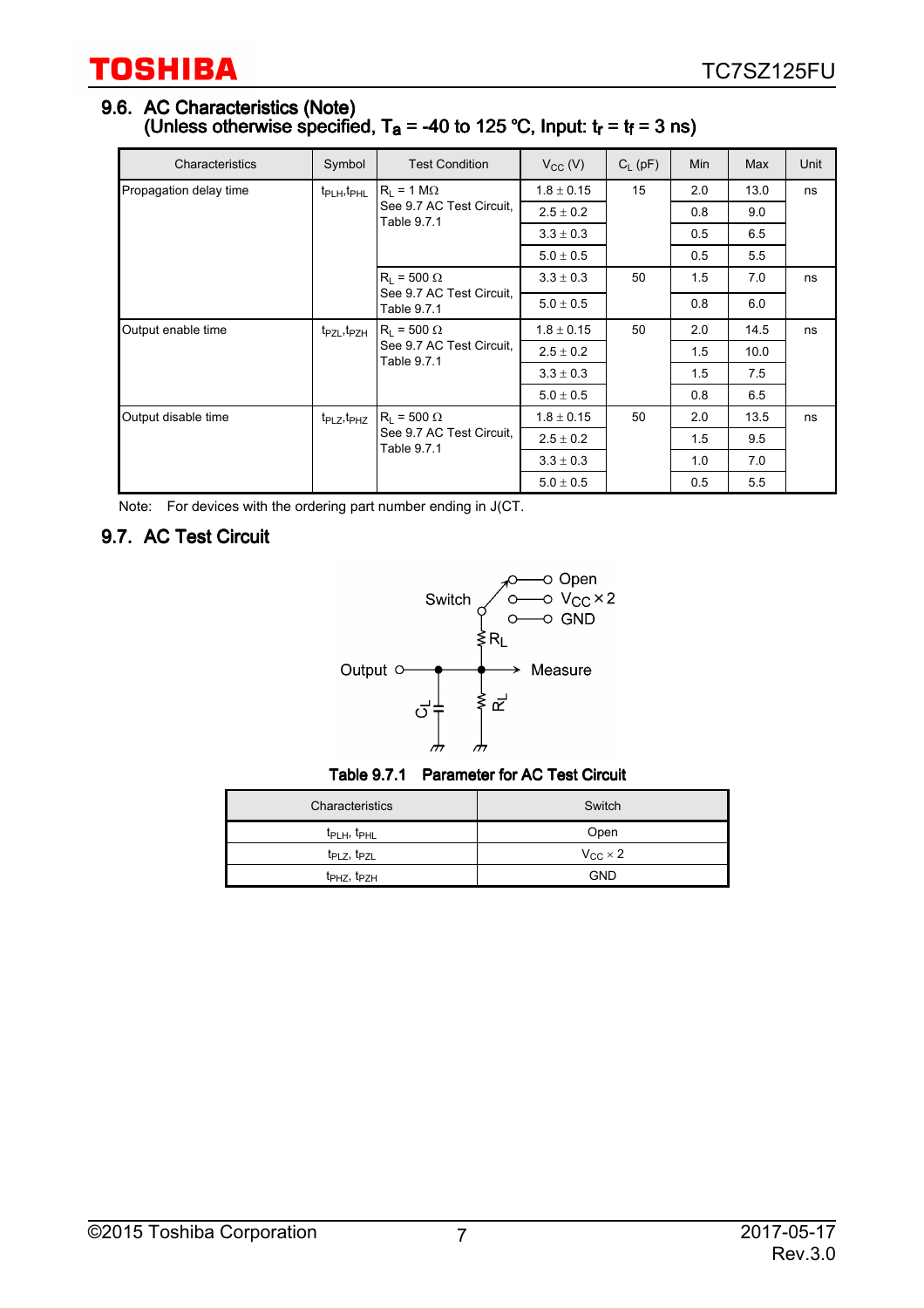

# Package Dimensions

TC7SZ125FU

Unit: mm



Weight: 0.006 g (typ.)

| Package Name(s) |
|-----------------|
| JEDEC: SOT-353  |
| Nickname: USV   |